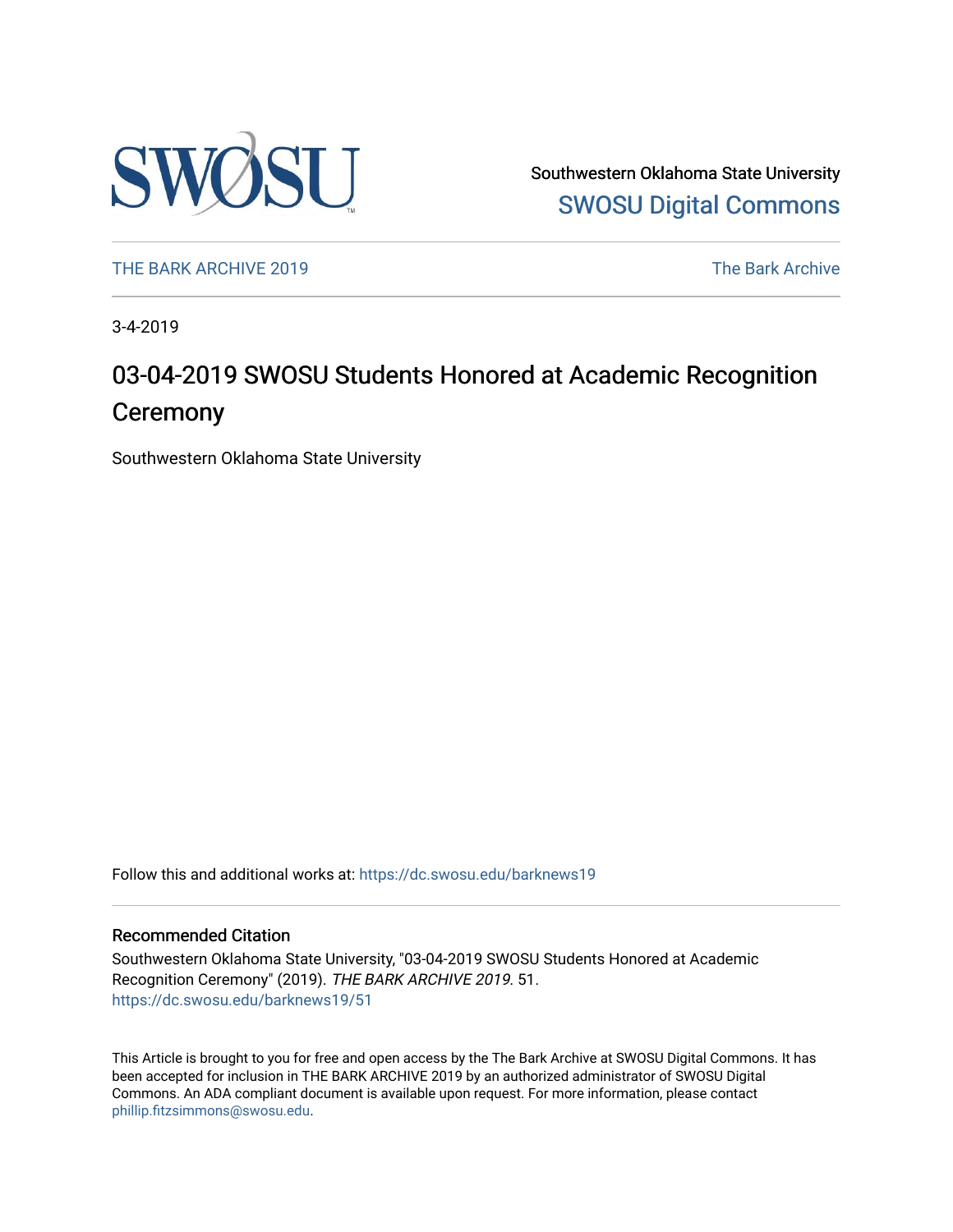

4 March, 2019

# **SWOSU Students Honored at Academic Recognition Ceremony**

One hundred twenty-six Southwestern Oklahoma State University students were recently honored for their academic achievements and service.

The students were honored at an Academic Recognition ceremony/reception on the Weatherford campus.

Campus nominating committees select the students based on academic achievements, service to the community, leadership in extracurricular activities and potential for continued success.

Students selected from SWOSU include:

#### **Kansas**

| City      | First | Middle | Last   |
|-----------|-------|--------|--------|
| Manhattan | Jay   | Wesley | Garber |

### **North Carolina**

| City         | First   | Middle | Last  |
|--------------|---------|--------|-------|
| Jacksonville | Makayla | Renee  | Baker |

### **Oklahoma**

| City           | <b>First</b> | Middle     | Last         |
|----------------|--------------|------------|--------------|
| Altus (Navajo) | Taylor       | Nicole     | Carr         |
| Altus          | Mariah       | Alexandria | Cook         |
| Altus          | Amanda       | Beth       | <b>Davis</b> |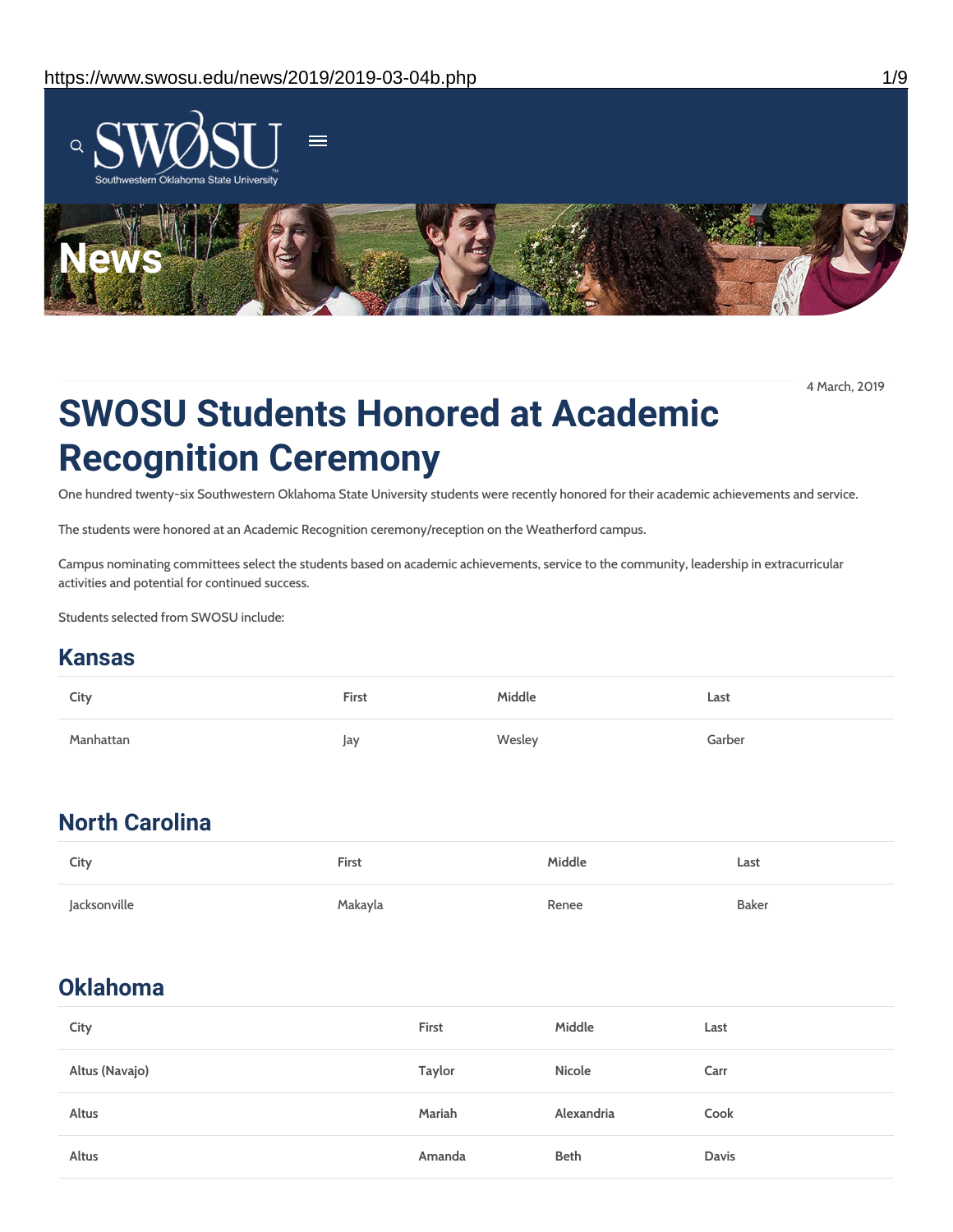#### https://www.swosu.edu/news/2019/2019-03-04b.php 2/9

| Altus               | Debra          | Marie         | Valerio       |
|---------------------|----------------|---------------|---------------|
| Altus               | Misty          | Gail          | Williams      |
| Anadarko            | Linsey         | <b>Brooke</b> | <b>Barger</b> |
| Anadarko            | Whitnie        | DeAnn         | Holten        |
| Ardmore (Dickson)   | Savanna        | L.            | Mann          |
| <b>Bartlesville</b> | Hailey         | Jane          | Tucker        |
| <b>Blackwell</b>    | <b>Bron</b>    |               | <b>Briggs</b> |
| <b>Blanchard</b>    | Melisa         |               | <b>Dubbs</b>  |
| <b>Broken Arrow</b> | Ashlea         | Т.            | Herzfeld      |
| <b>Broken Arrow</b> | Lyly           |               | Van           |
| Calumet             | Caroline       | Jeannell      | Morgan        |
| Calumet             | Ella           | Jean          | Tatro         |
| Canton              | Dillon         | Ray           | Chaloupek     |
| Carnegie            | Chaz           | К.            | Hurt          |
| Cheyenne            | Summer         | В.            | Pennington    |
| Chickasha           | Shawnee        | Edward        | Jones         |
| Choctaw             | Raymond        | Е.            | Leniger       |
| Choctaw             | <b>Brandon</b> | Lee           | Roe           |
| Choctaw             | <b>Blake</b>   | Austin        | Vinson        |
| Clinton             | <b>Briley</b>  | D.            | Baca          |
| Clinton             | Caitlyn        | Rose          | Parker        |
| Clinton             | Laura          | А.            | Shephard      |
| Clinton             | Ashlyn         | Nicole        | Whitten       |
| Comanche            | Jennifer       |               | Stephenson    |
| Comanche            | Jacquelyn      | Michelle      | Young         |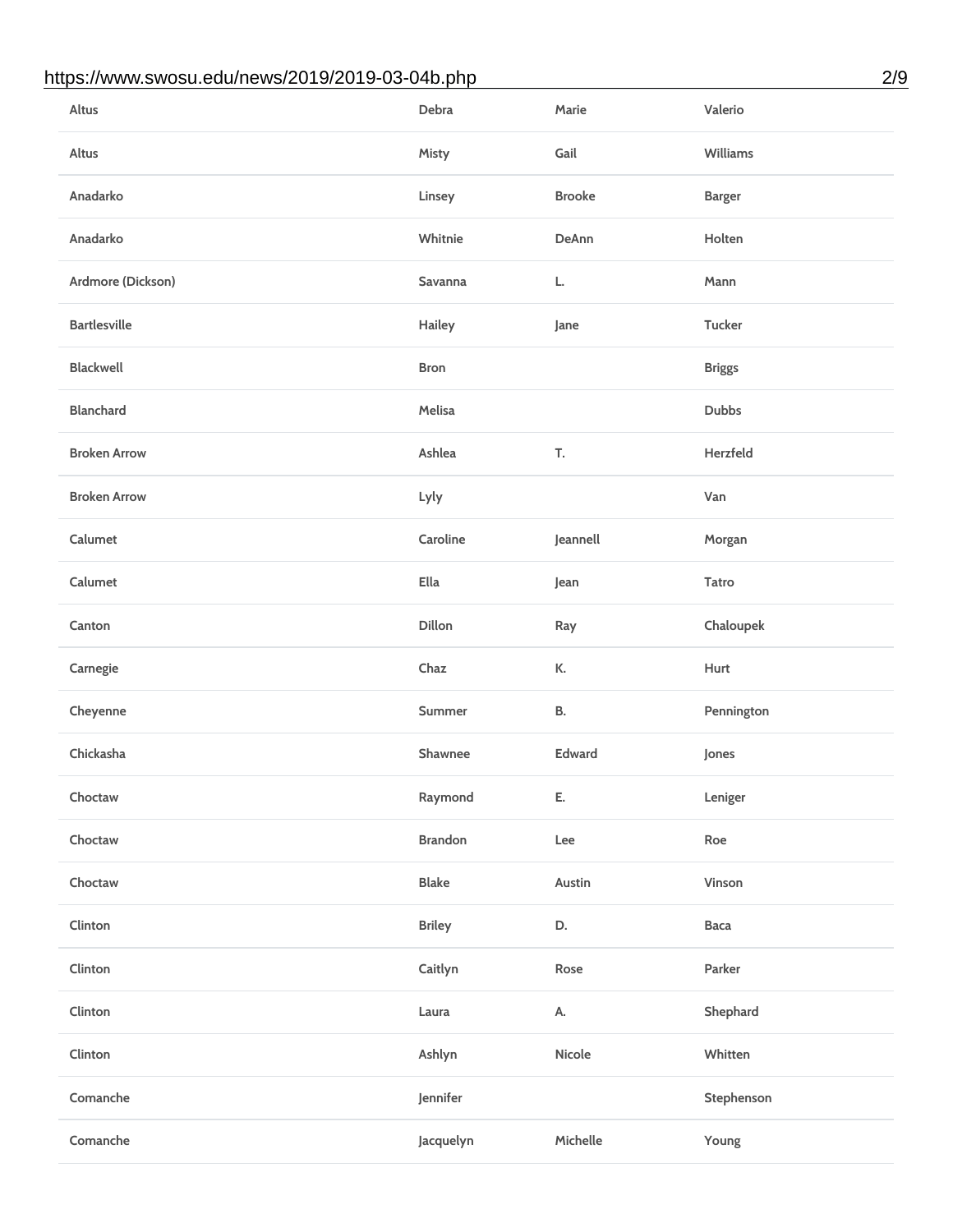#### https://www.swosu.edu/news/2019/2019-03-04b.php 3/9

| Cordell                       | <b>Bryce</b> | Katherine       | Allen          |
|-------------------------------|--------------|-----------------|----------------|
| Corn                          | Morgan       | Jayne           | Leppke         |
| Drummond                      | Aaron        | Andrew          | Cornell        |
| Durant                        | Elaney       | T.              | Schmidt        |
| <b>Edmond (Deer Creek)</b>    | Lauren       | Nicole          | Coleman        |
| Edmond (North)                | Mandee       | R.              | Davis          |
| Edmond (North)                | Rebecca      | Anne            | Miller         |
| <b>Edmond (Santa Fe)</b>      | Angelica     | <b>Borchert</b> | Manning        |
| El Reno                       | Daniel       | John            | Gassen         |
| Elgin                         | Micah        | S.              | Croke          |
| Elgin                         | Drew         | Danan           | Hilliary       |
| <b>Elk City</b>               | Matthew      | Thomas          | <b>Bralley</b> |
| Elk City                      | Destry       |                 | Kelley         |
| Elk City                      | Rachael      | Lynn            | Lamar          |
| Enid                          | Olivia       | Ann             | Alvarado       |
| Enid (Chisholm)               | Jett         | Eryn            | Anderson       |
| Enid (Oklahoma Bible Academy) | Jayden       | Renee           | Ganz           |
| Enid                          | Shelley      | L.              | Mueller        |
| Enid (Oklahoma Bible Academy) | Hope         | Arnold          | Shreve         |
| Fairview                      | Tyler        | Lee             | Kehn           |
| Fairview                      | Hadley       |                 | Ogden          |
| Fargo                         | Devin        | Eugene          | Widick         |
| Guthrie                       | April        | Mae             | Graham         |
| Hobart                        | Andrea       | Elizabeth       | <b>Stoops</b>  |
| Hooker                        | Roberto      |                 | <b>Barrios</b> |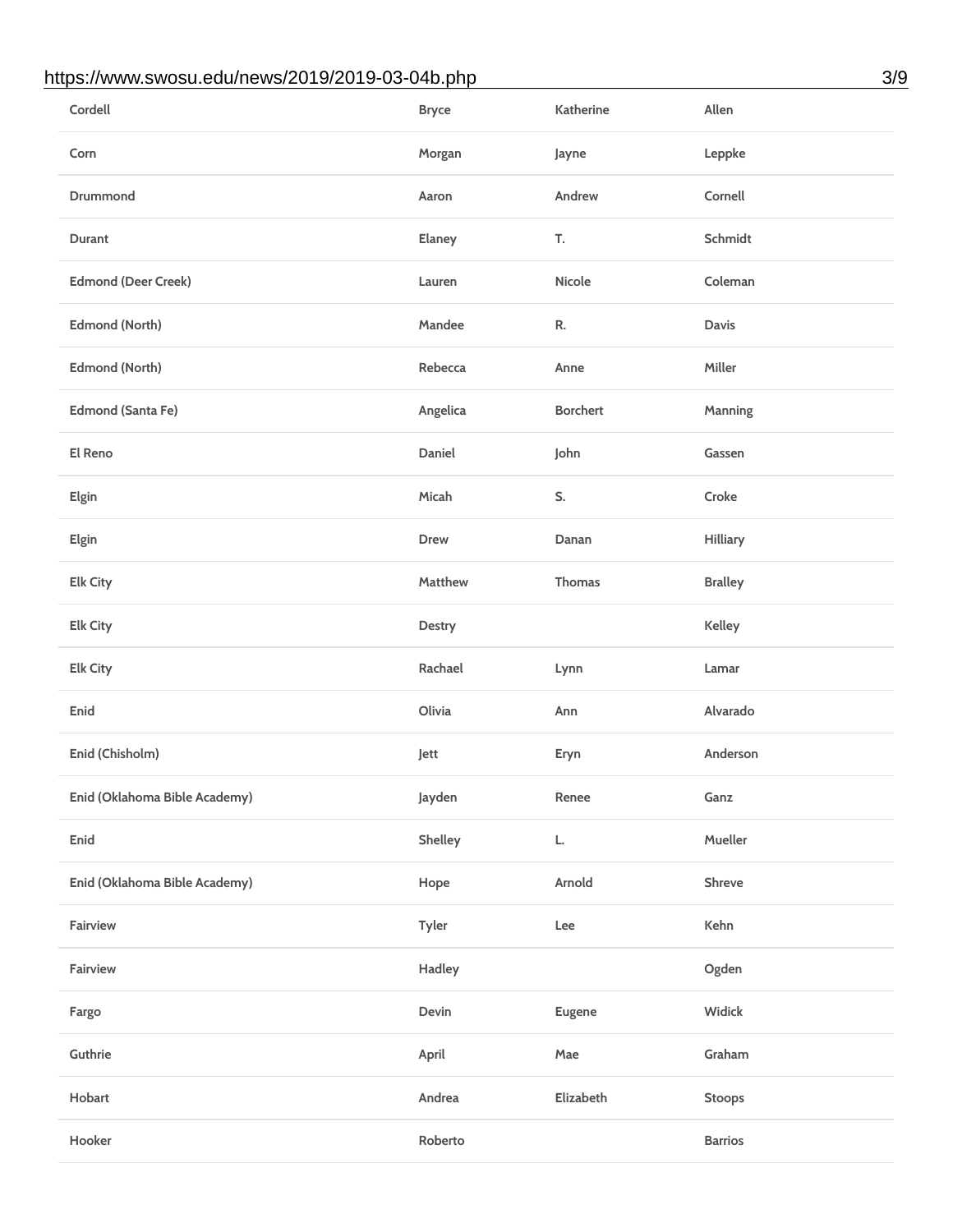#### https://www.swosu.edu/news/2019/2019-03-04b.php 4/9

| Hooker               | Luke               | Aaron           | Kraft           |
|----------------------|--------------------|-----------------|-----------------|
| Hydro-Eakly          | Ashlyn             | Rae             | Yancey          |
| Latta                | Claire             | Ε.              | <b>Bullard</b>  |
| Lawton (MacArthur)   | Kaylee             | M.              | Greenroyd       |
| Lawton               | Kelsey             | L.              | Nadeau          |
| Mangum               | Ethan              |                 | Carpenter       |
| Marlow (Central)     | Josue <sup>-</sup> |                 | Ruiz            |
| Maysville            | Kodi               | <b>Danielle</b> | Holloway        |
| McCloud              | Cassie             | M.              | Shaw            |
| Mead                 | Arissa             | Anne            | Mercer          |
| Minco                | Ryan               | Michael         | Chester         |
| Moore                | Olivia             | Rae             | <b>Branscum</b> |
| Moore                | Curtis             | Wayne           | <b>Brock</b>    |
| Moore                | Tresce             | Jessica         | Clark           |
| Moore                | Morgan             | А.              | Logston         |
| Moore                | Rebecca            | Alicia          | Orland          |
| Moore                | Hayden             | Daniel          | Young           |
| <b>Mountain View</b> | Jennifer           | Ann             | Justin          |
| Mustang              | Meenu              | S.              | Thomas          |
| Newcastle            | Madison            | J.              | <b>Duckwall</b> |
| Newcastle            | Cara               | D.              | Zellner         |
| Newcastle            | Haley              | Nicole          | Zellner         |
| Newkirk              | Joseph             | Christopher     | Leven           |
| Norman               | Sharon             | Faye            | <b>Brown</b>    |
| Norman (North)       | Robin              | J.              | Heckes          |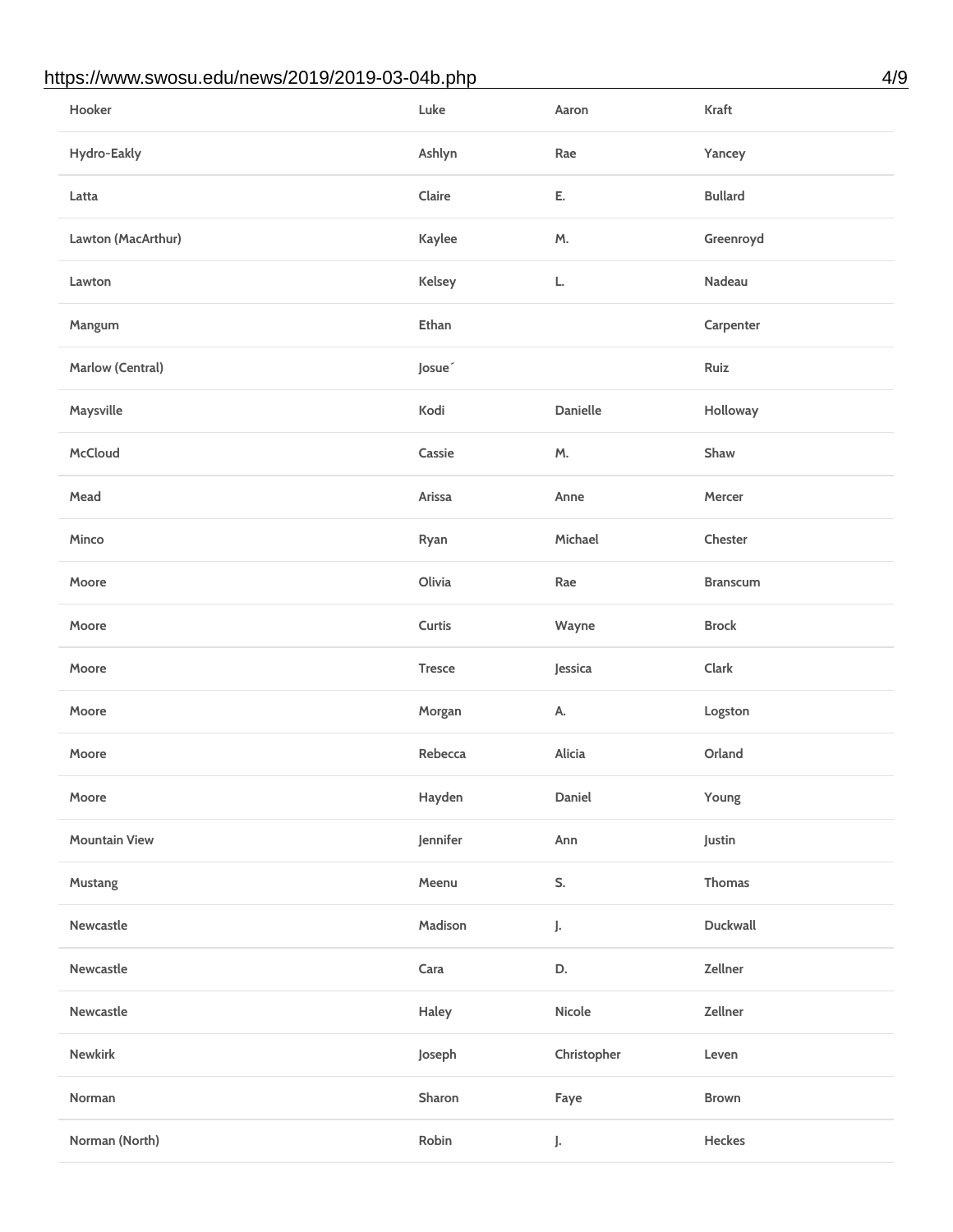#### https://www.swosu.edu/news/2019/2019-03-04b.php 5/9

| Norman          | Alina          |           | Shrestha   |
|-----------------|----------------|-----------|------------|
| Okeene          | Mitchell       | Lane      | Howe       |
| Oklahoma City   | Gina           | Jo        | Kilpatrick |
| Oklahoma City   | Marissa        | Lenee     | Patterson  |
| Oklahoma City   | Cindy          | Χ.        | Phan       |
| Oklahoma City   | Danielle       | Nicole    | Wetz       |
| Oologah-Talala  | Summer         | Leigh     | Graham     |
| Perry           | <b>Braden</b>  | М.        | Sweet      |
| Piedmont        | Taylor         | Morgan    | Lewis      |
| Reydon          | Abbey          | Leigh     | Hartley    |
| Rolla           | Janelle        | Diane     | King       |
| <b>Sterling</b> | Dara           | Rae       | Nunley     |
| <b>Talala</b>   | Amanda         | Christine | Mcshane    |
| Thomas          | Shari          |           | Popejoy    |
| Tulsa (Jenks)   | Hannah         | Nicole    | Edwards    |
| Tulsa (Jenks)   | Meagan         | T.        | Holley     |
| Tulsa (Union)   | Michael        | В.        | Simpson    |
| Tuttle          | Tate           | Ryan      | Odam       |
| Tuttle          | Kelly          | Sue       | Tosh       |
| Tuttle          | Paige          | Ellen     | Ward       |
| Weatherford     | Mahdi          | Abdullah  | Alfadel    |
| Weatherford     | Fahad          |           | Alshammari |
| Weatherford     | Jordan         | Alexis    | Caulkins   |
| Weatherford     | <b>Tiffany</b> | Joyce     | Dyson      |
| Weatherford     | Jordyn         | Mariah    | Hartzell   |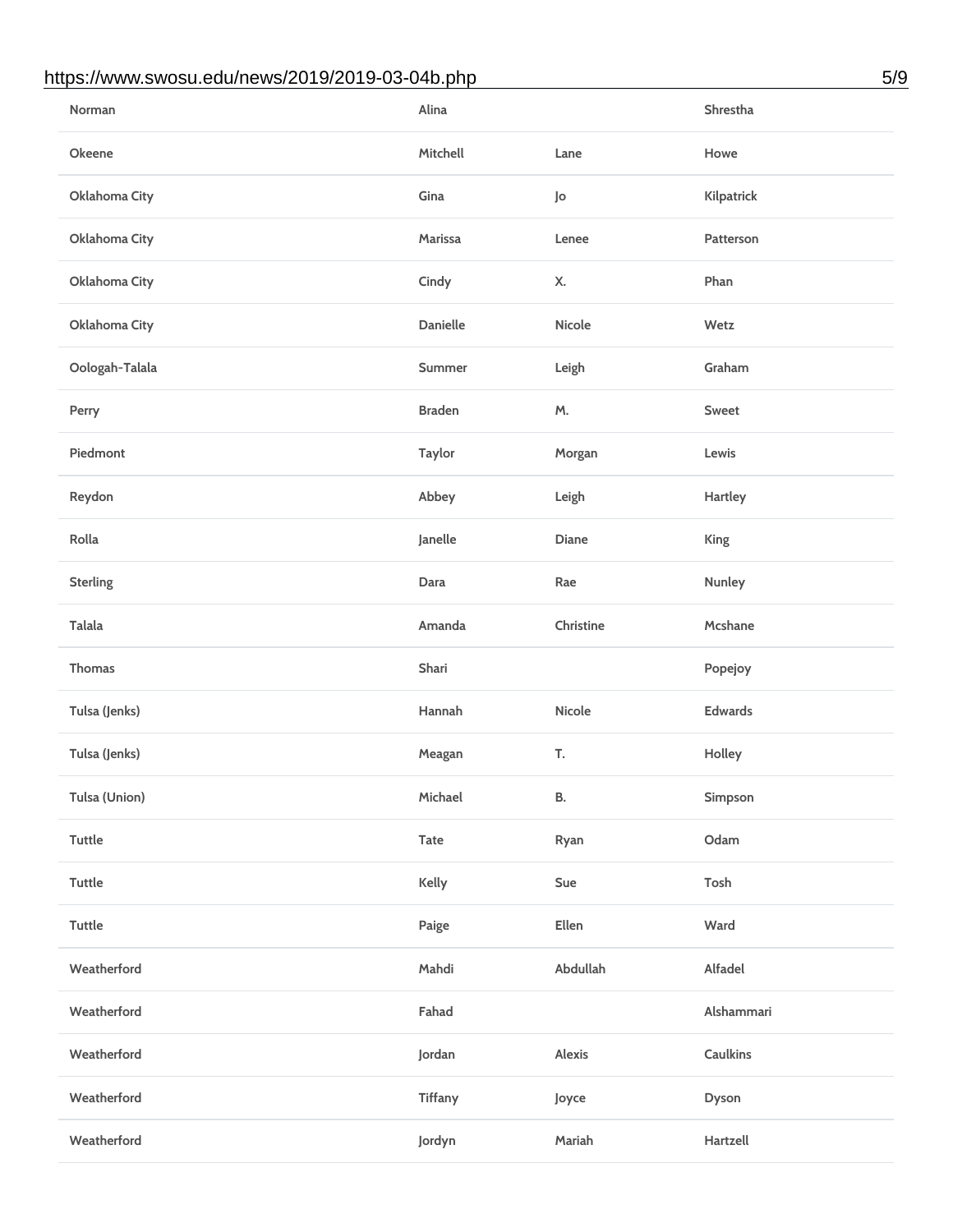#### https://www.swosu.edu/news/2019/2019-03-04b.php 6/9

| Weatherford | Tory            | Rae             | Haynes           |
|-------------|-----------------|-----------------|------------------|
| Weatherford | Steven          | Zachary         | Holden           |
| Weatherford | Wesley          | Alvin           | Javorsky         |
| Weatherford | Gordon          | LaMoin          | Perry            |
| Weatherford | <b>Tiler</b>    | <b>Smalley</b>  | Rose             |
| Weatherford | Rogelio         |                 | Sanchez Zazueta  |
| Weatherford | Smeyder         | <b>Steffani</b> | Silvera Ferreira |
| Weatherford | <b>Dunusia</b>  | Weronika        | Sipa-Borgeaud    |
| Weatherford | Prasun          |                 | Thapa            |
| Weatherford | Jayme           | Michelle        | Tuck             |
| Weatherford | <b>Boubacar</b> |                 | Wane             |
| Wellston    | Jacob           | Eli             | Harriet          |
| Woodward    | Lauren          | <b>Nikole</b>   | Quinby           |
| Yukon       | Cassandra       | К.              | <b>Bobbitt</b>   |
| Yukon       | Kimberly        | А.              | <b>Byerly</b>    |
| Yukon       | <b>Desirae</b>  | Lynne           | Gardner          |
| Yukon       | Courtney        | Michelle        | Scouten          |

# **Oregon**

| City     | First | Middle | Last   |
|----------|-------|--------|--------|
| Portland | Katie | Erin   | ohnson |

## **Texas**

| City  | First | Middle  | Last              |
|-------|-------|---------|-------------------|
| Ennis | Isela | Mariana | Sandoval Zambrano |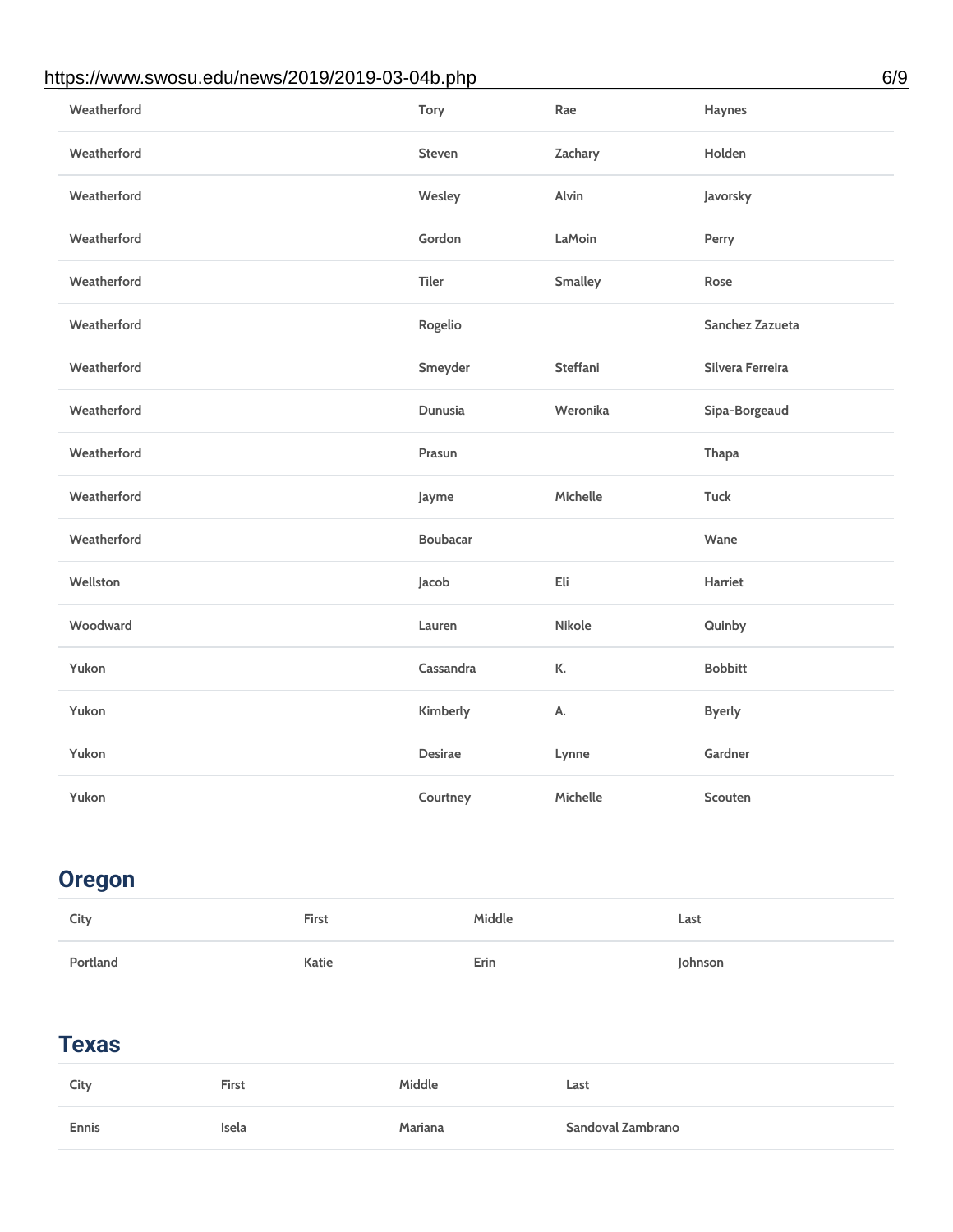#### https://www.swosu.edu/news/2019/2019-03-04b.php 7/9

| Hewitt | <b>Klemson</b> | Denise | Lancaster |
|--------|----------------|--------|-----------|
|        |                |        |           |

# **Washington**

| City        | First  | Middle | Last   |
|-------------|--------|--------|--------|
| Walla Walla | Rhetta | Anne   | Cypert |

| Academics             | D |
|-----------------------|---|
| Administration        | D |
| Alumni and Foundation | D |
| Community             | D |
| Events                | D |
| Faculty and Staff     | D |
| Miscellaneous         | D |
| Sayre                 | D |
| <b>Students</b>       | D |

| <b>Archive Links</b> |   |
|----------------------|---|
| 2018                 | D |
| 2019                 | D |
| 2020                 | D |
| Archive              | D |
|                      |   |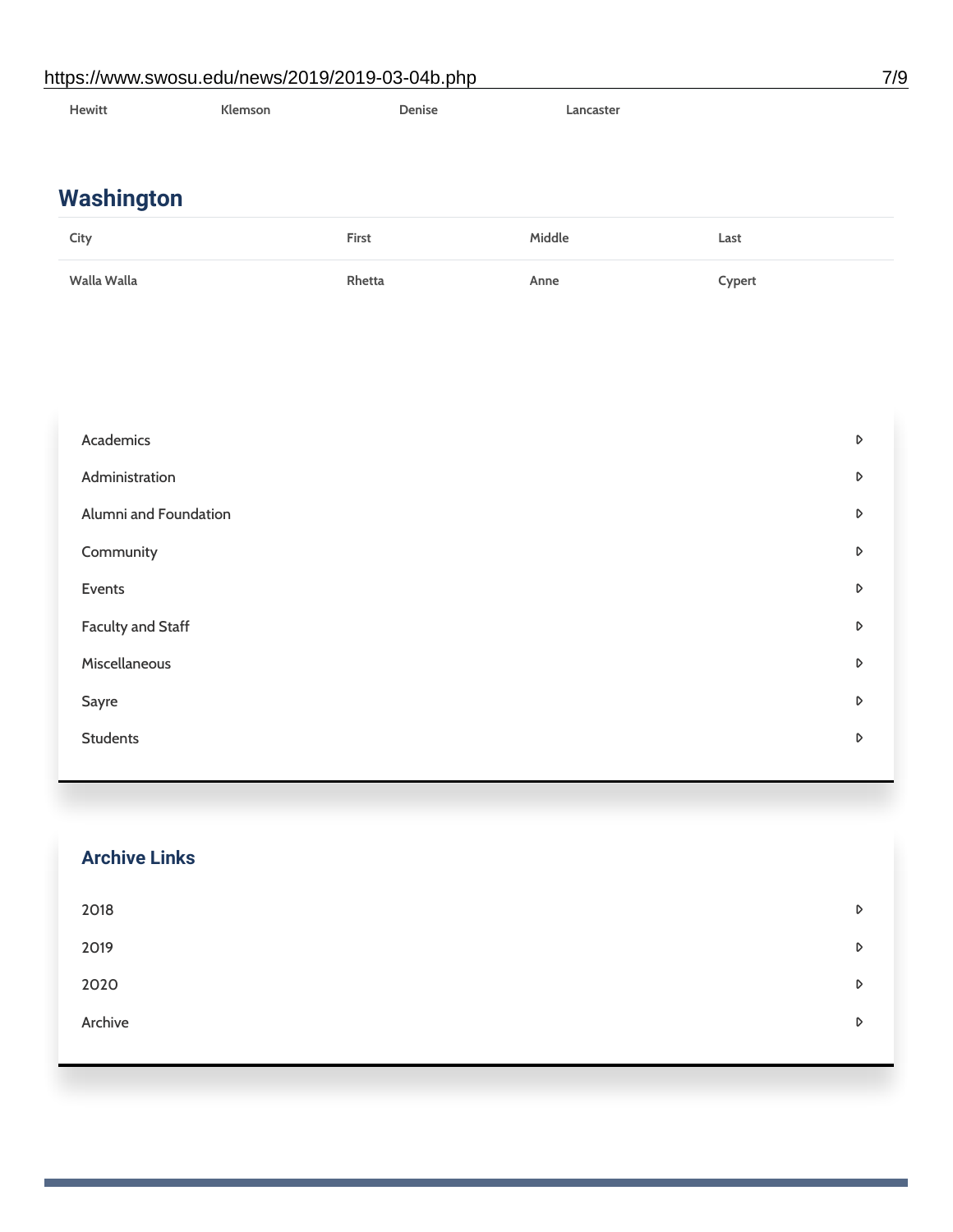#### Weatherford Campus

100 Campus Drive Weatherford, OK 73096

#### Sayre Campus

409 E Mississippi Ave Sayre, OK 73662

Connect to Us

f S'o The

Contact [Information](https://www.swosu.edu/about/contact.php)

[University/Facility](https://www.swosu.edu/about/operating-hours.php) Hours

[Campus](https://map.concept3d.com/?id=768#!ct/10964,10214,10213,10212,10205,10204,10203,10202,10136,10129,10128,0,31226,10130,10201,10641,0) Map

Give to [SWOSU](https://standingfirmly.com/donate)

Shop [SWOSU](https://shopswosu.merchorders.com/)



**[Directory](https://www.swosu.edu/directory/index.php)** 

[Calendar](https://eventpublisher.dudesolutions.com/swosu/)

[Apply](https://www.swosu.edu/admissions/apply-to-swosu.php)

[GoSWOSU](https://qlsso.quicklaunchsso.com/home/1267)

[Jobs@SWOSU](https://swosu.csod.com/ux/ats/careersite/1/home?c=swosu)